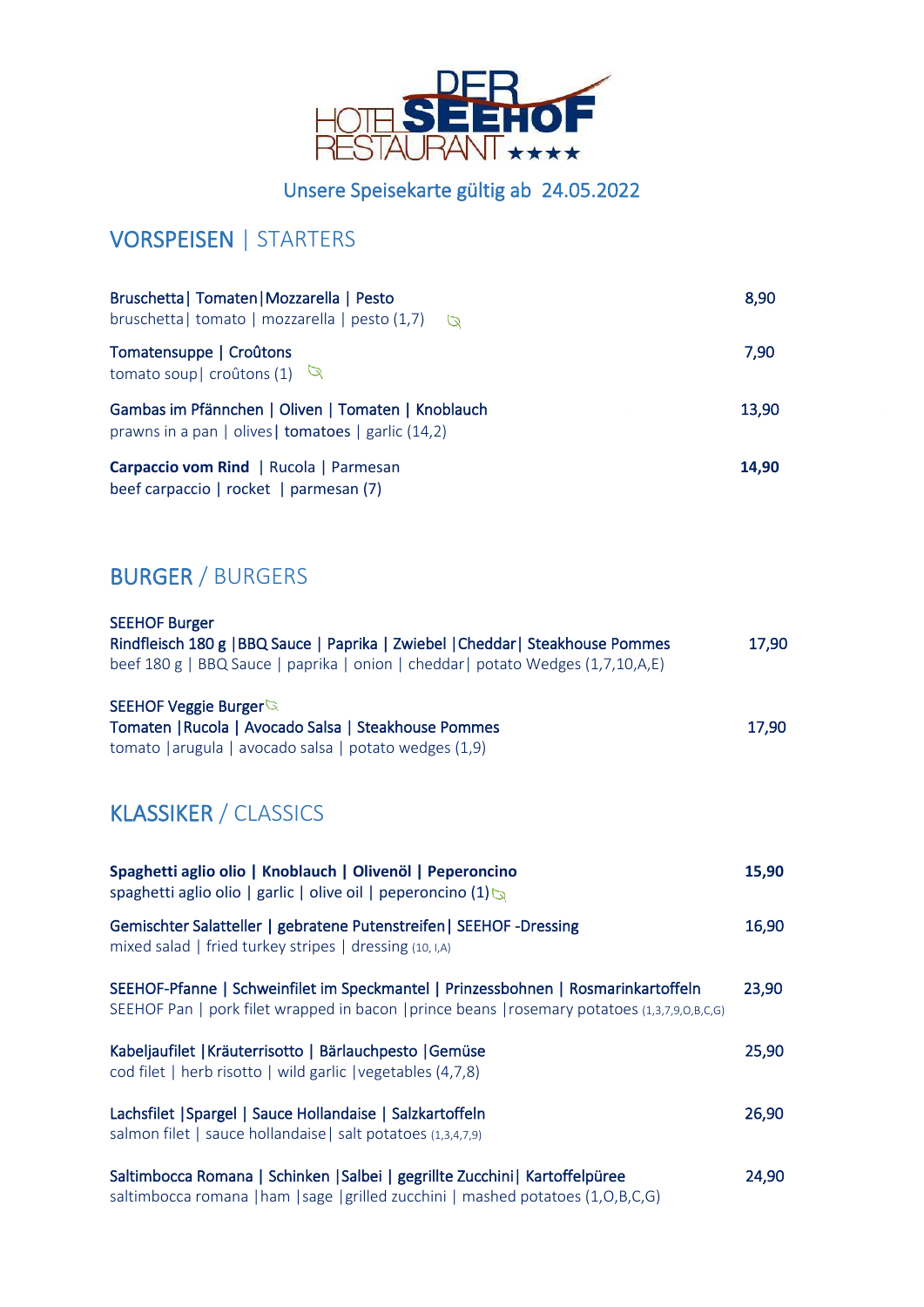

| Wiener Schnitzel   lauwarmer Kartoffelsalat   Sardellen   Kapern<br>vienesse schnitzel   lukewarm potato salad   anchovies   capers (1,3,4,7,)                                                    | 25,90 |
|---------------------------------------------------------------------------------------------------------------------------------------------------------------------------------------------------|-------|
| Rumpsteak 220g   Pfeffersauce   Ofengemüse   Rosmarinkartoffeln<br>rumpsteak 220 g   pepper sauce   baked vegetables   fried potatoes (1,3,7,9)                                                   | 27,90 |
| <b>FLAMMKUCHEN / TARTE</b>                                                                                                                                                                        |       |
| Flammkuchen "Elsässer Art"   Creme Fraiche   Speck   Zwiebel<br>Elsässer tarte   creme fraiche   bacon   onion (1,7,0,B,C,G)                                                                      | 12,90 |
| Flammkuchen "Mediterran"   Creme Fraiche   Paprika   Kirschtomaten   Rucola   Parmesan 13,90<br>mediterrean tarte   creme fraiche   paprika   cherry-tomato   rucola   parmesan (1,7)) $\sqrt{2}$ |       |
| <b>KINDERGERICHTE   CHILDRENS DISHES</b>                                                                                                                                                          |       |
| Chicken-Nuggets (5)   Pommes frites   Ketchup oder Mayonnaise<br>chicken nuggets   french fries   ketchup or mayonnaise (1,7,6,9,10,3)                                                            | 8,90  |
| Kinder-Schnitzel-Wiener Art   Pommes frites   Ketchup oder Mayonnaise<br>childrens cutlet viennese style   french fries   ketchup or mayonnaise (1,3)                                             | 12,90 |
| <b>DESSERTS   DESSERT</b>                                                                                                                                                                         |       |
| Tiramisu mit Früchten (ohne Alkohol)                                                                                                                                                              | 8,90  |

| tiramisu with fruits (without alcohol) (1,7,8, M) | ---  |
|---------------------------------------------------|------|
| <b>Crème Brülée</b> $(1,3,6,7,A,8)$               | 7.90 |
| Dame Blanche   Vanille Eis   Schokosauce   Sahne  | 7.90 |

Dame Blanche | vanilla ice cream | choclate sauce | cream(1,7,8, A)

**vegetarisch Beilagen Änderungen sind möglich und werden mit 2,00 Euro berechnet**. Supplements are possible and will be charged with 2.00 Euro **Alle Preise in Euro inkl. gesetzlicher MwSt (**All prices in euro incl. VAT) **Alle Gewichtsangaben beziehen sich auf das Rohgewicht (**All weights resprective to raw weights) **Bei Fragen zu Allergenen und Zusatzstoffen wenden Sie sich bitte an unser Service-Team** If you have any questions regarding allergens or additives please ask a memeber of our service team.